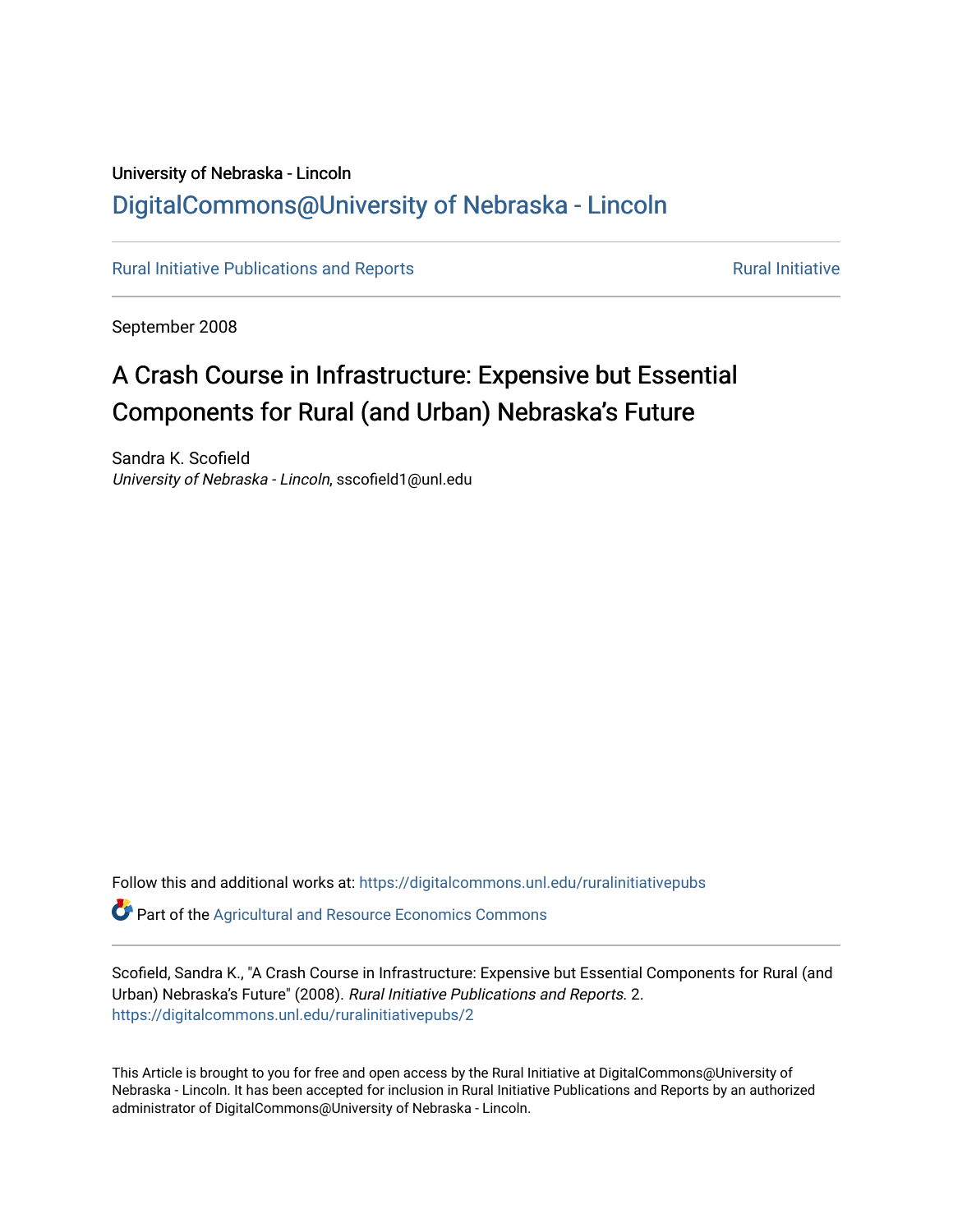### **A Crash Course in Infrastructure**

#### **Expensive but Essential Components for Rural (and Urban) Nebraska's Future**

#### **Sandy Scofield, Director, University of Nebraska Rural Initiative**

"Ironically rural America has become viewed by a growing number of Americans as having a higher quality of life not because of what it has, but rather because of what it does not have." This quote from an unknown author found by a graduate student in the University of Nebraska Rural Initiative focuses on a point we often forget.

No doubt you can name many things we are happy not to have in rural Nebraska: smog, traffic jams, urban canyons, lack of green or open spaces, the list goes on. Many of these "deficiencies" amount to assets that rural areas may be able to turn into future opportunities. For example Dr. Larry Swanson, a rural sociologist, originally from Nebraska and now at the University of Montana, made the point that young people, like his twenty‐ something sons, are going to be looking for places to move that have amenities because "they can't afford to buy a house in western Montana." By "amenities" he is speaking of rivers, the wide open spaces, big skies and lush prairies, mountains, lakes, forests, and wildlife. Rural Nebraska offers many of the amenities his sons and others like them are seeking. We rank 10<sup>th</sup> in stream miles nationally, we have pine forests in the West and beautiful broadleaf trees in the Northeast and Southeast, expansive prairies with the Sandhills being the largest, and abundant wildlife. At least some of these enterprising young people who might consider Nebraska as they search for new roots will bring their own jobs with them or create them when they settle down. Retirees are another group who look for affordable places with amenities that offer an enjoyable lifestyle. Yet to appeal to these potential future rural Nebraskans we need to be planning long term to insure that the basics that underlie any successful community are built and maintained. I'm talking about the broad category of infrastructure.

Infrastructure is defined by Webster's as "the basic installations and facilities on which the continuance and growth of a community, state, etc. depend, as roads, schools, power plants, transportation, and communications systems etc." Infrastructure is easy to ignore and put off at budget time. It is largely taken for granted by many until it starts wearing out. Yet, without sufficient communications, transportation, schools, hospitals and other infrastructure essentials our natural amenities will not be enough to retain and attract a critical mass of citizens to build our future.

As one example of how important communications infrastructure is to attracting and keeping young people, let me relate something that happened a year ago when I was speaking to a University of Nebraska‐Lincoln journalism class on rural issues. I asked how many would be willing to live in a community where internet service wasn't fast and affordable enough that they could download the latest games, movies and so on. No one raised a hand and in fact there was a look of incredulity on their faces that made me feel rather silly for even asking the question. It is true that Universities have especially fast internet services, and these graduates are leaving with expectations that they will have a similar level of service available at an affordable cost wherever they live. And they are not going to be willing to accept less.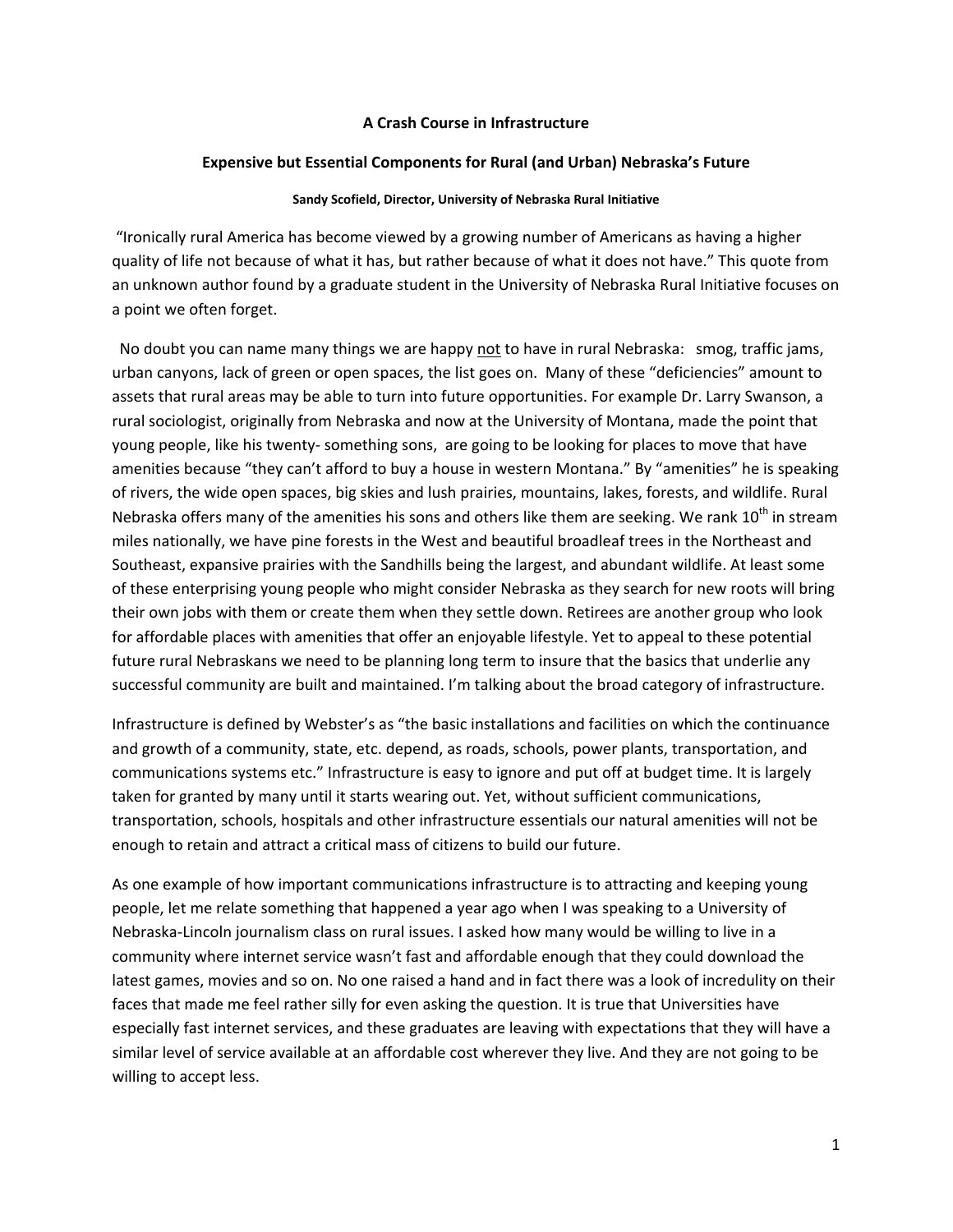We have places in Nebraska where access to internet and cell phone service would not meet the standards of these college students today. Those places are getting fewer and prices are getting better, but the trouble with technology is, it keeps changing. Upgrades are a constant need if we are to compete with urban areas. Furthermore the electronic "pipes" that carry internet services are filling up with file-sharing applications that crowd out other content and cause consumers' "last-mile" connections to get clogged. There is still a need to build out those last mile connections in some rural areas. New "peer-to-peer" (P2P) applications place even more disadvantages on those who use dial up, wireless or even cable connections, whether they live in rural or urban areas.

The current internet providers cannot be expected to invest in infrastructure that doesn't give them a return acceptable to their shareholders. It's going to require either a greatly increased number of customers in rural areas or some type of government support to insure rural areas are not left behind. There is also an ongoing debate about whether the Federal Communications Commission should place more regulations on the internet system in this country. Rural residents who are concerned about their future attractiveness to young people and the business competitiveness of their communities need to pay close attention to these issues and communicate with the providers of services and elected officials at both the federal and state level to insure our rural internet highways get better and cheaper instead of slower and less accessible.

Nebraska has done a remarkably good job over the years of maintaining highways, roads, schools, distance education networks, water and wastewater facilities, power plants and so on given we have a small population (just under 1.8 million, ranking us 38<sup>th</sup> in the nation) spread over 77,354 square miles. If you were to set out from the extreme southeast corner of Nebraska near Rulo and drive to the far northwest corner near Harrison you would travel just over 600 miles. North to south from Valentine to McCook is 200 miles, and a line straight east to west from Omaha to Scottsbluff would amount to about 475 miles. Nebraska ranks  $15^{th}$  in land area nationally. So just to maintain our 10,000 miles of state highways is a big effort.

Over the decades, visionary leaders in the Nebraska Unicameral Legislature (former Senator Jerry Warner comes to mind) and at the local level have championed the funds necessary to maintain these roads, bridges, power plants, parks, schools, and water supply and wastewater systems for communities.

As with all physical structures, maintenance of our state and local infrastructure is ongoing and expensive. For example, the cost of building roads has skyrocketed due to inflation in the cost of materials (many are petroleum based) and the cost of energy to complete construction and maintenance projects. Today a four‐lane interstate highway costs about six million per mile to build, and a two lane highway about \$1.5 million per mile. Too many people think infrastructure is either free or else don't think about it all. It's easy to ignore these big investments when they might be made before a crisis situation exists. Some communities now find themselves with aging infrastructure that they have put off upgrading because of the cost. It's a big problem. Unfortunately, we've underfunded infrastructure at the state and federal level, too.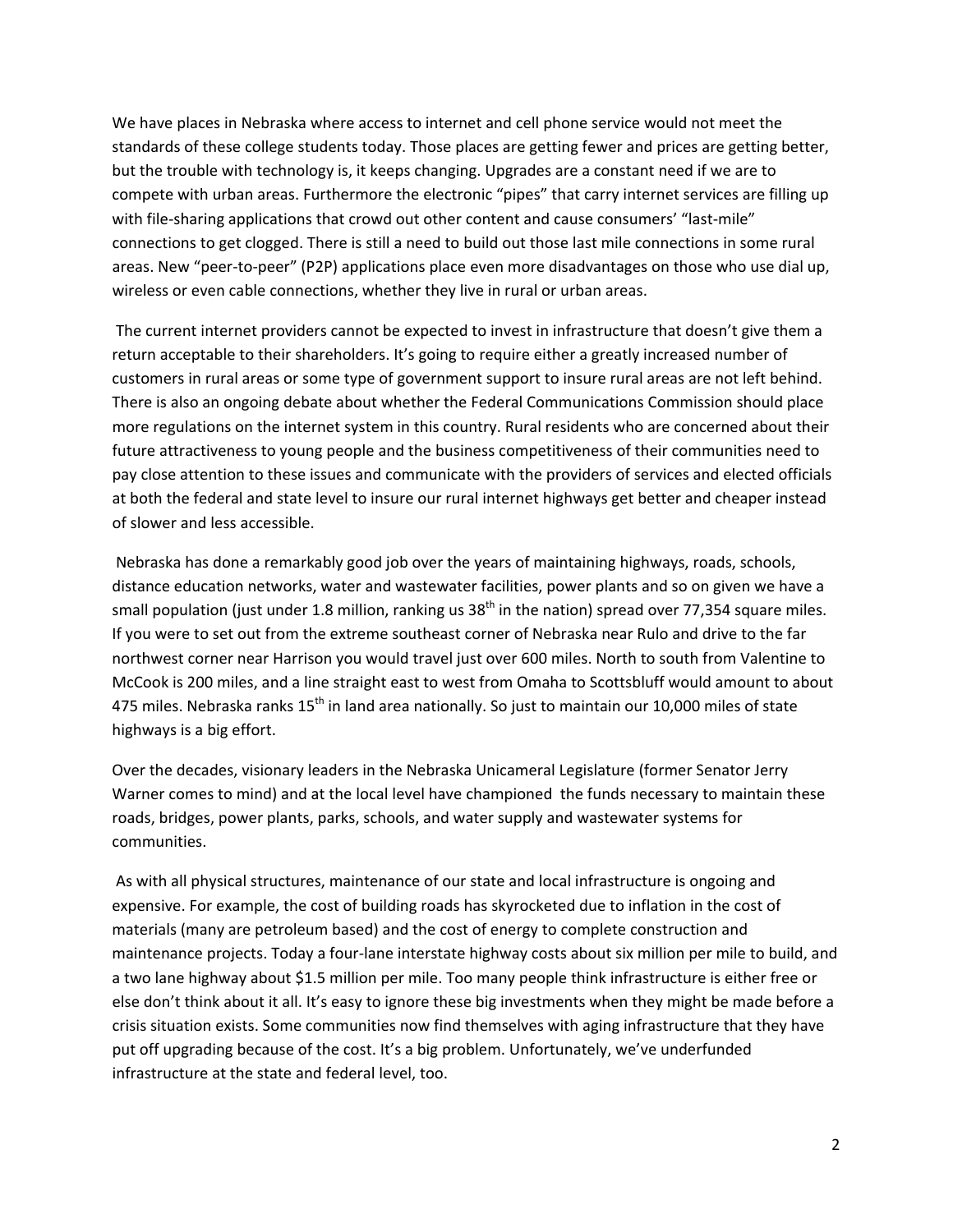Funding for roads in Nebraska has traditionally come from the Nebraska gas tax and motor vehicle taxes supplemented by federal funds. It's about a 50-50 mix. The use of funds from the Cash Reserve Fund in this year's legislative session is the first time we've allocated general funds (money from sales and income taxes) to roads. This is because we and all other states are concerned about changes in federal highway funds. The state highway construction program was \$390 million in FY 2006, \$350 million in FY 2007, and \$341 in FY2008. The FY 2009 program is published at \$317 million. The Nebraska Department of Roads is cautiously optimistic that additional federal funding could boost the program back up to \$380 million, but that would still leave us below where we've been at a time when costs are increasing. Also, high‐priced gasoline has reduced the amount of driving we are all doing, and that results in a drop in revenue both to the federal Highway Trust Fund as well as our own state roads coffers.

Our legislators are to be commended for stepping up in the 2008 session and addressing this issue. They know there is more to be done because the costs of transportation infrastructure are so expensive they cannot be maintained without adequate federal funds. Dipping into state general funds competes with other demands such as Medicaid. Medicaid pays for healthcare for the poor, who are primarily children and low income elderly-- most of whom are in nursing homes. K-20 education, prisons, law enforcement, and justice systems are a few other essential but expensive state responsibilities that squeeze a limited budget. We're going to need to find more long-range solutions unless the federal government further increases funding for highways. That may be a possibility given the concerns about the bridge collapse in Minnesota and the fact that people campaigning for office at the national level are talking about the importance of infrastructure, but rural areas need to make themselves heard in these debates to insure we aren't forgotten in the rush to address urban needs.

The roads funding formula Nebraska uses benefits the whole state. State funding generated by the gas tax and motor vehicle sales taxes not only goes for highways but also for the construction and maintenance of city and county streets and roads. In general 50.3% of these revenues go for state highways and 46.66% are sent back to cities and counties. This formula distribution is especially important to communities and counties across the state. Another advantage of Nebraska's road planning and construction is the fact the process is governed by an appointed Commission representative of all regions across the state. This buffers the funds from being distributed politically. Recently I was in a fairly good‐sized small town in Montana and the streets off the main drag tended not to be paved. I was told this isn't uncommon. It made me wonder how many other states have maintained their infrastructure at the local level as well as Nebraska has.

While our state bridges are in reasonably good condition, some county bridges are showing problems and are being shut down or having weight limits placed on them. The federal government has increased requirements on local governments to inspect bridges which, while not a bad idea, puts already squeezed budgets under more pressure. A recent report in Iowa highlighted the need to upgrade rural bridges. This is not just a rural issue. Urban residents probably don't think about the need to maintain farm to market roads and bridges, but they relate directly to food and fiber supply as well as alternative energy transportation.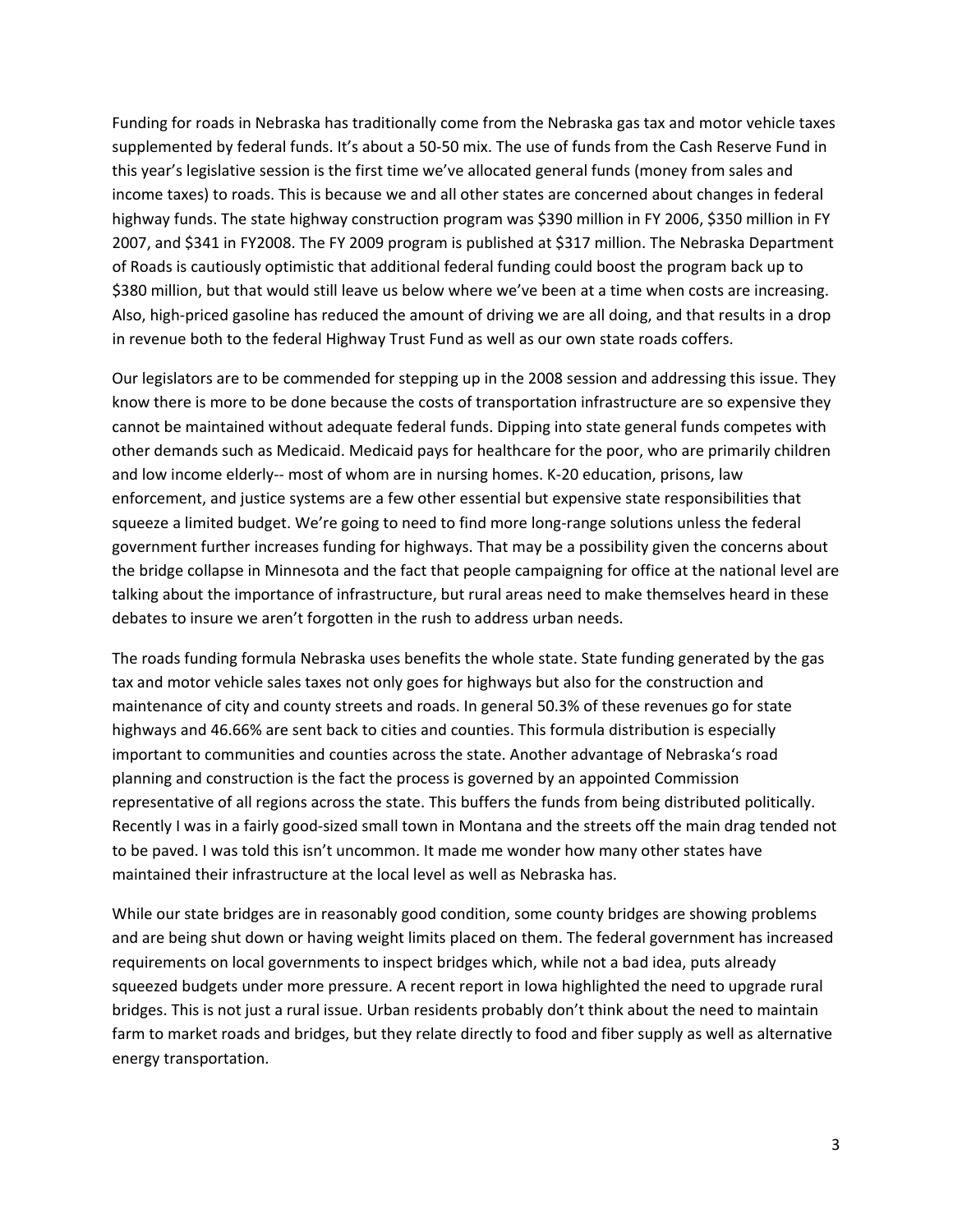Good highways, roads, streets and bridges are essential. Alex Marshall, writing in the August 2008 edition of *Governing* magazine, observed, "The U. S. Constitution gives Congress the power to 'establish Post Offices and post Roads,' which shows that federal involvement with communication and transportation is as old as the country itself. …Despite this legacy, federal involvement in transportation has been on-again, off-again over the centuries...In recent decades, federal involvement has consisted more and more of the infamous 'earmarks,' where grants for say, bridges, are given on the basis of the sway of individual legislators." Marshall predicts more federal involvement in "the care and feeding of infrastructure" including more than roads and bridges but also water and sewer systems, electrical grids and transit systems. Yet it seems to me it is possible that rural America could be left behind the door unless we band together as rural states and speak clearly with one voice to our elected representatives about our needs. It is more important we address the shortfall facing the federal Highway Trust Fund rather than bog down in a debate about earmarks. In fact, in Nebraska earmarks have allowed for critical infrastructure to be built that would not otherwise have received federal funds.

Next year a new transportation bill will come up for debate in Congress. In 2005 this bill provided \$21.6 billion for highways, bridges, rail and bus facilities, bike paths, and recreational trails. Rural advocates would be wise to pay as much attention to this bill as they do to the farm bill. The most recent proposal sent to Congress that will form the starting point for discussions about the new Transportation Bill places emphasis on urban areas, national highways and places with populations greater than 500,000. This will not be the final bill, but it's time now for states like Nebraska, and especially rural areas, to weigh into this debate while there is still time to influence where funds go.

Urban areas can be expected to request increases to improve mass transit funding. It may be time for rural areas to propose creative mass transit systems for our communities. Rural communities have aging populations that need transportation both in town and to other cities that offer medical care and shopping not available at home. As fuel costs increase, the number of nonelderly who would make use of such systems will likely increase as well.

Nebraska has two major railroads crossing its geography, the Union Pacific and the Burlington Northern Santa Fe, but they are largely devoted to the transportation of coal from the Powder River Basin in northeastern Wyoming to coal fired power plants both in and outside of Nebraska. Some of our rail system handles ethanol cars and also containers, but railroads to date have not had any financial incentive to provide passenger services. It would probably take an extensive expansion of the current rail system to accommodate passengers. Will the energy costs today lead us in that direction?

Nebraska is unique in the nation with its public power system and the Nebraska Public Power District (NPPD) is currently undergoing a planning process for the future. Our primary sources of energy are coal (60%) and to a lesser extent nuclear (20%). We also use some natural gas, and 10% of our power comes from wind and hydro. The cost of energy is projected to continue to rise under the current mix of sources, and expansion into more sustainable sources will also be costly. NPPD has already taken steps to move toward the development of more wind power. We rank  $6<sup>th</sup>$  in the nation in wind potential yet only 20<sup>th</sup> in using wind to generate electricity. To make more use of wind will require building additional transmission lines and wind turbines which may mean increases in our electricity bills, but we can likely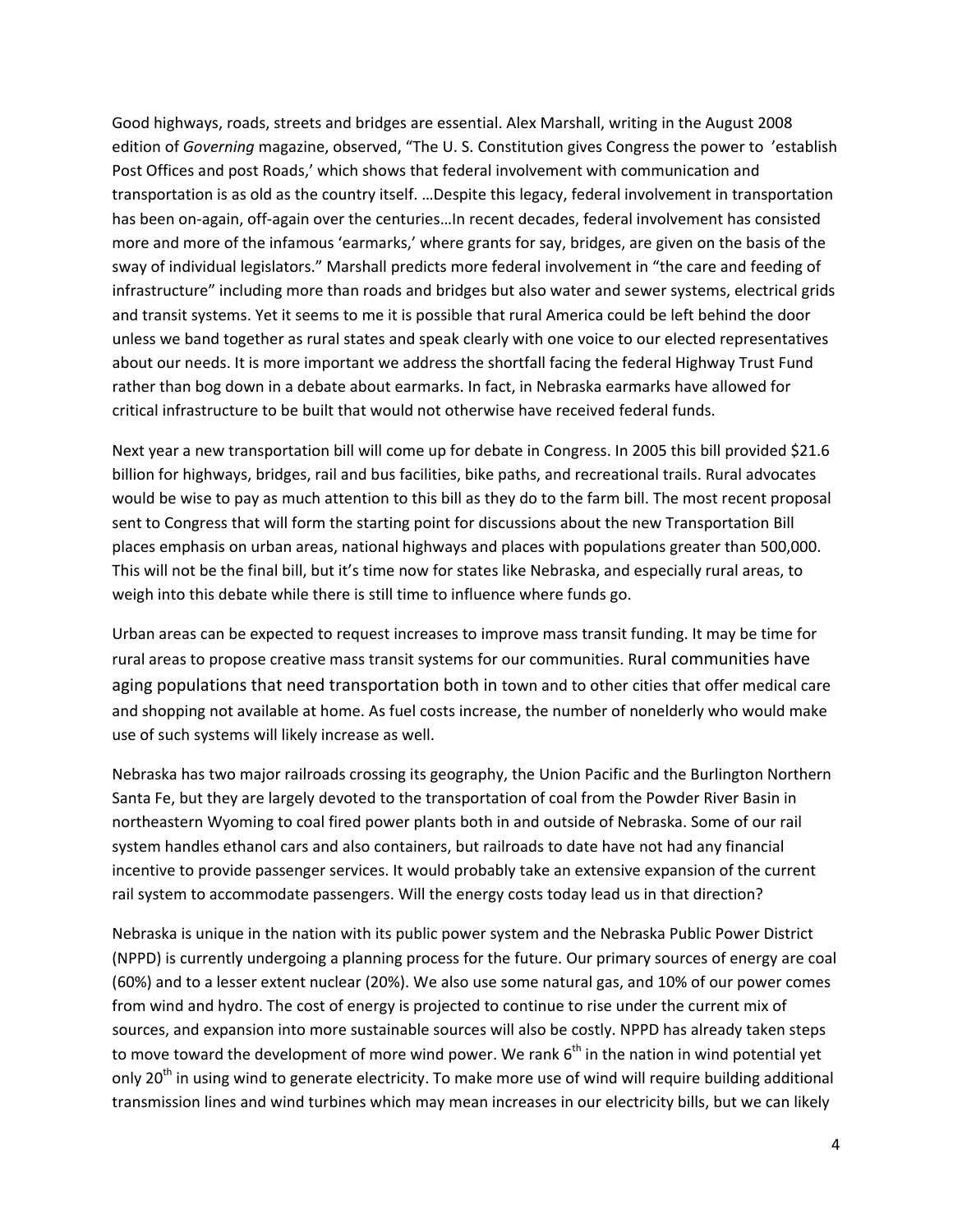expect increases even if we stick with our current mix due to new regulations on coal plants and other rising costs. Moving to alternative sources of energy will play an important role over time in increasing our energy independence. Our University professors report many queries about alternative energy sources including wind, solar and biofuels, and it appears the public is ready to push for new research and application of energy alternatives. One breakthrough that would help the feasibility of increased use of wind power would be batteries that could store the power generated by wind. Our infrastructure budgets should plan for the costs that will naturally accompany these changes. The good news is many of these changes promise new business and employment opportunities that will benefit rural areas.

At this point I can't resist putting in a plug for increased funding for research, education and outreach in the areas of water, climate change and options for reducing energy costs in various venues including cities, farms, public buildings and homes. While technically not infrastructure, such work would reduce money Nebraskans are exporting out of the state to heat, cool and light our public and private buildings and homes.

There are a few other communities nationally that are emphasizing "going green," so some of these might be used as advisors or examples. Greensburg, Kansas, which was destroyed by a tornado last year, is one example of such a community. Fairfield, Iowa is also doing work in this area. The *Wall Street Journal* featured a special section on energy on February 11, 2008, and highlighted innovative ways communities around the globe are cutting energy use. Nebraska will need to adapt existing strategies as well as devise its own, but there are models emerging we can draw from and various partners in the state who would be willing collaborators.

Other big ticket items in our infrastructure are water and wastewater systems. When I was in the Legislature we were concerned about remediating LUST—not what you are thinking, but groundwater contamination from Leaking Underground Storage Tanks. These were old gasoline storage tanks that had rusted and were contaminating drinking water. Other issues such as nitrates in the drinking water, which are particularly harmful to babies, were of concern. Compared to 25 years ago, we are in reasonably good shape on clean drinking water issues and wastewater programs. Funding for these issues come from Federal Safe Drinking Water Programs and waste water programs. Only nine percent of the Department of Environmental Quality budget is state funded, with the balance coming from federal funds and fees. The total DEQ budget is about \$30 million, with 42% of that coming from federal funds. One new cost is that of regulating ethanol plants to protect water quality. Scientists and others are now raising concerns about emerging contaminants in our drinking water, such as pharmaceuticals, which could lead to new water quality initiatives. But for the most part, our attention today has shifted to water quantity issues.

Two other concerns remain in the water quality area. First, we have no contingency funds to deal with emergencies, so we are dependent upon federal funds to take care of contamination of water supplies. If we were to see another fire in a tire recycling facility or a tornado hit an ethanol plant, for example, we would have water quality issues and possibly contamination of air and land and the need to evacuate nearby residents as well. Second, in the case of super funds, which are used to clean up old contaminated areas such as munitions depots, the federal government sets an allocation and the state is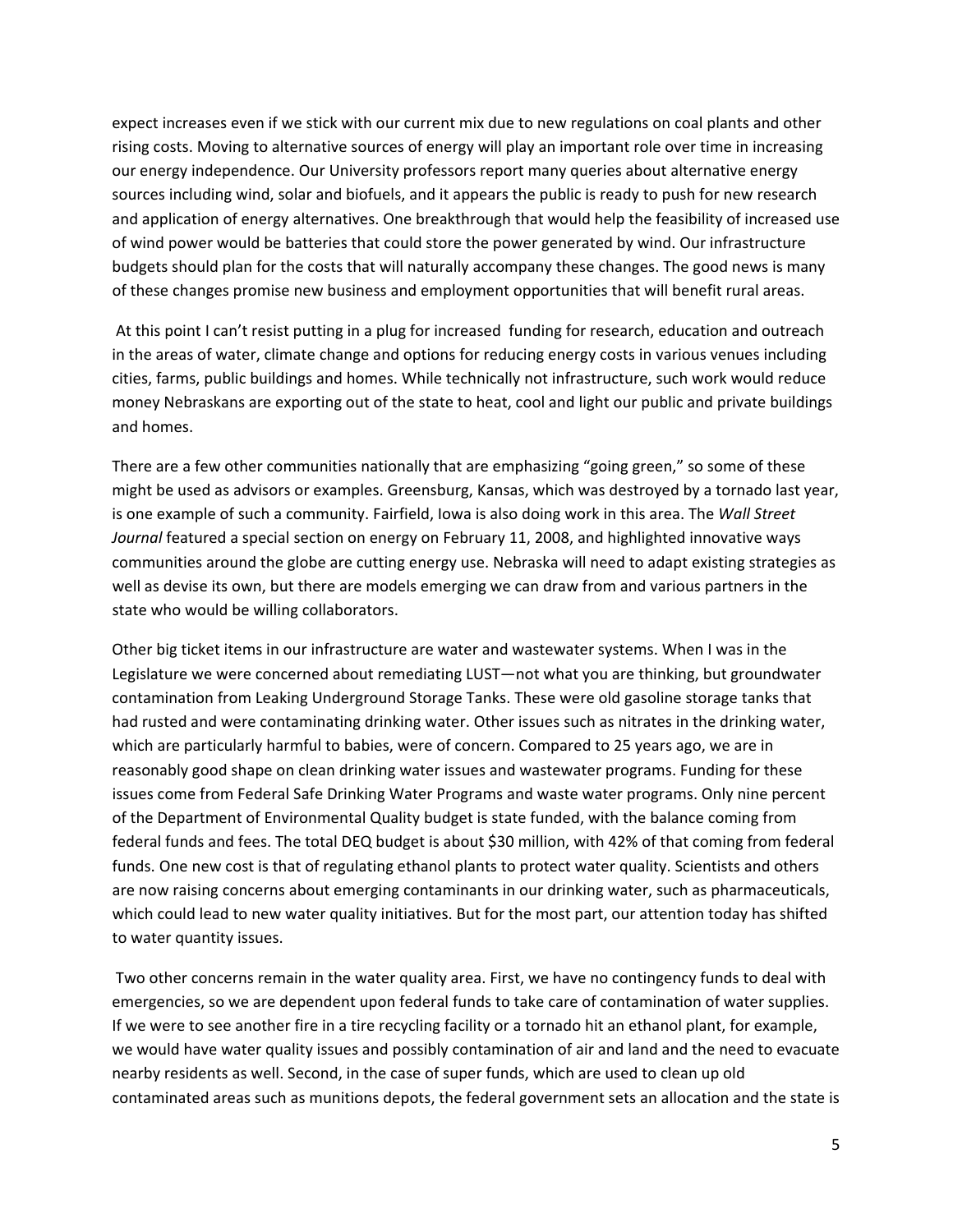required to provide a 20% match. Currently we have \$1.7 million for super fund expenditures. However, it would be prudent to have a fund set aside just for these kinds of emergencies, so that we can handle them as quickly as possible.

In the area of water quantity, the Platte River Cooperative Agreement is an example of a potentially expensive new issue that must be resolved. For example, if the state finds itself in the position of buying out water rights along the Platte River to comply with the agreement among Nebraska, Colorado and Wyoming, it would be very expensive for Nebraska taxpayers. Some have said it could make the cost of the Republican River issue look minor by comparison. So far, we have spent roughly \$10 million to satisfy Kansas' demands on the Republican River. Unlike the area of water quality, the issues of water quantity and use do not receive any help from federal funds. A few years ago the Department of Natural Resources obtained some federal EQUIP money to help pay farmers for the difference in income between irrigated and dry land farming to help with Republican River flows. That was one-time money. We can expect additional costs in the future to settle water disputes as competing interests seek more water.

Along with highways, roads and bridges, communications systems, power plants, and water quality and quantity, health care facilities, schools, parks and libraries are essentials to undergird a high quality of life statewide and to keep our communities attractive to current and future residents.

Most hospitals in the state are private nonprofit with some being municipally or county owned. My hometown of Chadron is currently building a new hospital using LB 840 funds. Those funds are additions to the local sales tax that must be approved by a vote of the local taxpayers. They are a source of funding many other communities have used for a variety of local development purposes. The new public health program at the University of Nebraska Medical Center could be a real asset to expanding public health education and outreach in rural areas, but the facilities costs will continue and will be the responsibility of local entities. As our population ages, communities without good healthcare systems are at risk of losing their senior populations to places closer to medical facilities. Similarly, younger populations will seek out the places with good health care facilities.

State aid to schools is one of the largest portions of the state budget, and those funds, coupled with local property taxes, pay for the operation of the schools including salaries, supplies, utilities and so on. New facilities for public schools require a local bond issue. Probably most school buildings, like our houses and other public facilities, could reduce energy costs with additional conservation measures such as energy-efficient doors, windows and appliances --but finding funds for these upgrades can often be a challenge.

State aid to libraries, a relatively miniscule part of Nebraska's budget, provides for technical assistance to libraries and other services. These funds are supplemented by some federal funds that can be used on a project by project basis, but they don't sustain services over time. Federal funds can't be used for physical facilities but allow for such things as purchases of technology, software and special programs. Recently the Bill and Melinda Gates Foundation started the U.S. Libraries Program to assist libraries in purchasing computers. That stimulated efforts by libraries to upgrade their internet connections from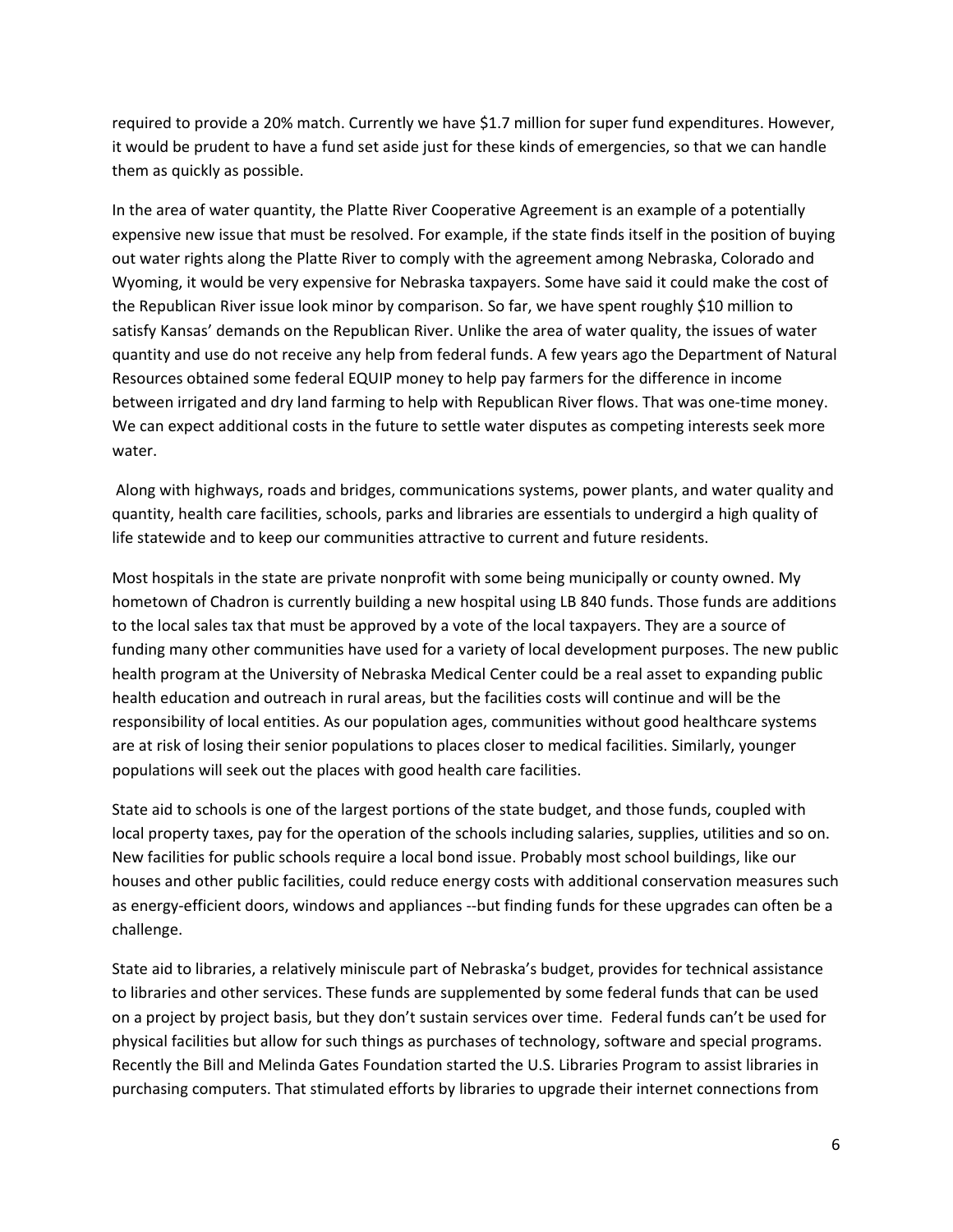dial‐up to broadband. The Nebraska State Library Commission also got a grant to help move small libraries from no internet or dial‐up service to broadband. Some small libraries that are only able to be open a few days a week chose not to participate because of limited budgets. A new program from the Gates Foundation is expected soon to help upgrade broadband services, but regardless of size the physical facilities and staff for local libraries require local support. In an era of technology, libraries continue to be important places for the public to access information, particularly for those who cannot afford internet services at home. Libraries also improve the desirability of a community in the eyes of those seeking a new home.

Parks should not be forgotten as another feature that creates appealing communities. Nebraska is fortunate to have an extensive system of local, state, and national parks and historic sites. While state and federal sites obtain federal funds, local parks and historic sites usually rely primarily on local funds and contributors. Nebraska funds its state parks with cash generated by the dreaded "park sticker," but without these funds we could not maintain this outstanding system. There is concern at the Game and Parks Commission about the decline in sales of hunting and fishing permits because those funds are used to maintain and sometimes expand access to land suitable for wildlife. As with libraries, we should not underestimate the importance of parks and other recreational spaces in creating a Nebraska that is not only pleasant for current residents but appealing to new ones.

Recognizing the importance of our "green infrastructure," a collaboration of four units in the University of Nebraska's Institute of Agriculture and Natural Resources (the Nebraska Forest Service, the Nebraska Statewide Arboretum, the Department of Agronomy and Horticulture, and the University of Nebraska Rural Initiative) have banded together with many partners outside the University to form *ReTree Nebraska* (http//www.retreenebraska.unl.edu). The purpose of *ReTree Nebraska* is to encourage the planting and maintenance of one million new trees over the next decade. Because of storms, disease, aging, and development, our community tree canopy statewide has declined by nearly half since the 1970s. Trees benefit the environment, but they are also protectors of our infrastructure by shading streets. They increase property values, prevent soil and contaminants from entering waterways, clean our air and absorb carbon dioxide. Properly placed, trees can reduce home heating and cooling costs up to 25%. We are also threatened by the Emerald Ash Borer which has been found in states east of us. This insect kills ash trees and will be as deadly as Dutch Elm Disease was. Can you imagine our communities without ash trees? Probably 50% of rural trees are ash, so ReTree is proactively working to plant new trees before such a devastating event occurs.

Finally, rural and urban communities rely on Community Development Block Grants (CDBG), which are federal funds from the Department of Housing and Urban Development. They are administered by the Department of Economic Development in Nebraska and provide funds for such things as building community centers or providing infrastructure needed to accommodate new industry. Some large cities (Lincoln, Omaha and Grand Island in Nebraska) get a separate block of these funds and are known as "Entitlement Cities." All others in the state, the "Nonentitlement Cities," compete for one pool of CDBG funds. Federal funds provide around \$30 million for these Nonentitlement Cities in Nebraska. A few years ago a proposal at the federal level would have rolled these and other community development funds into one pool which would have been a significantly smaller amount than the total available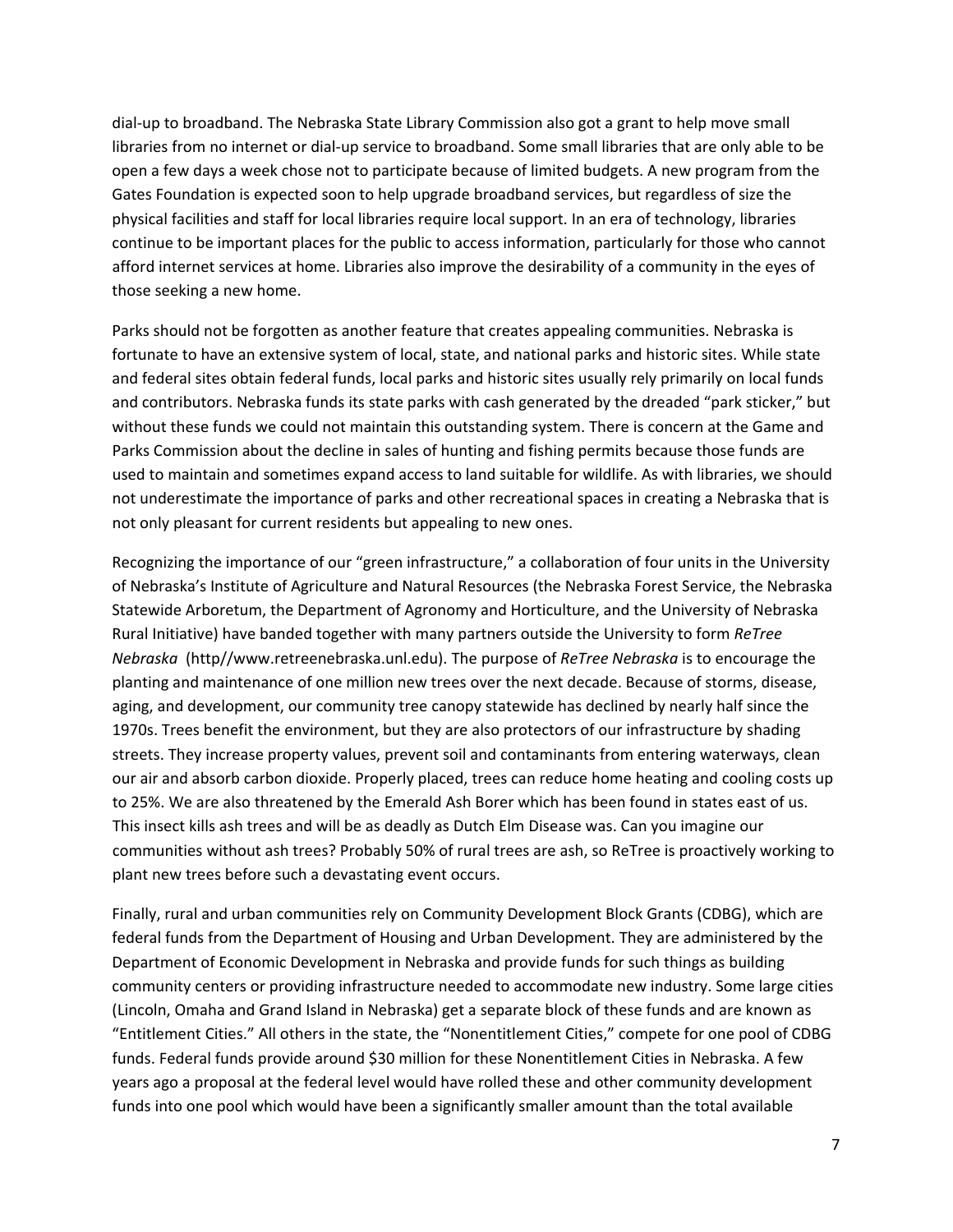through all the separate funds. Fortunately, the outcry from cities all over the nation prevented this cut, which would have been especially damaging to small rural towns.

The topics discussed above are not comprehensive. I've made no mention of fire departments, airports, or other critical community needs, but I thought I'd better stop before you started grabbing your heart with one hand and your wallet with the other. Clearly, we are talking about very expensive needs that taxpayers who want a future for the state and their communities are going to need to fund. We'll get some help from the federal government but not enough to do everything.

In order to insure these fundamentals are built and maintained, citizens need to pay attention to the quality of their infrastructure and its life expectancy. Then we need to advocate, NOW, for what we believe is important with our local, state and federal elected officials. And we have to be willing to pay for those things for which we advocate. Beyond that, it seems like a great opportunity to explore ways we can cooperate as communities to maintain the quality of life in our regions. Just as our ancestors came together to build barns and brand cattle, we need to work with our neighbors to find cost effective solutions to very expensive needs. For the most part, infrastructure isn't just "nice to have," it is essential and cannot be crowded out by other demands if we are to have a viable future. Some examples of cooperation are found now, with some Nebraska communities building water systems together that allow them to meet new federal water standards related to arsenic and uranium. More cooperation is needed in a variety of areas.

During my time in the Legislature I served for six of my seven years on the Appropriations Committee and represented the legislative district furthest from Lincoln. It was also the third (now the second) largest legislative district. My philosophy as to how I could best serve my constituents was "we don't have enough money to do everything, so try to steer funds toward infrastructure that provides the foundation for development of rural regions." Or, in other words, fund those things cities and counties cannot fund themselves but must have to undergird their efforts to be sustainable. When I was Chief of Staff to the Governor and then later head of the State Budget Office I became much more attuned to urban and rural differences, and it became even more obvious that maintaining a strong infrastructure across the state was probably the single most important thing state government could do for future economic development and for retaining and attracting a viable population base. However, state government can't carry the burden alone, unless the public is willing to pay higher taxes. Federal funds, local funds, cost effective cooperation, and some creativity are required.

Soon the Legislature will be reconvening, and the current large surplus will draw the attention of lots of well-meaning people with ideas to spend it. When the economic future is uncertain, it is a good strategy to spend surplus funds on one‐time programs rather than those that will create ongoing demands for tax support. Many infrastructure projects are one‐time expenditures. Now is the time to assess our infrastructure priorities for the future-- statewide, regionally and locally-- and get them on the Legislature's list. The more we can collaborate rather than compete as communities on these issues, the more likely we will be able to fund what we need. Likewise, as more rural states collaborate and advocate for federal funding that is good for rural areas, the chances improve for obtaining what we